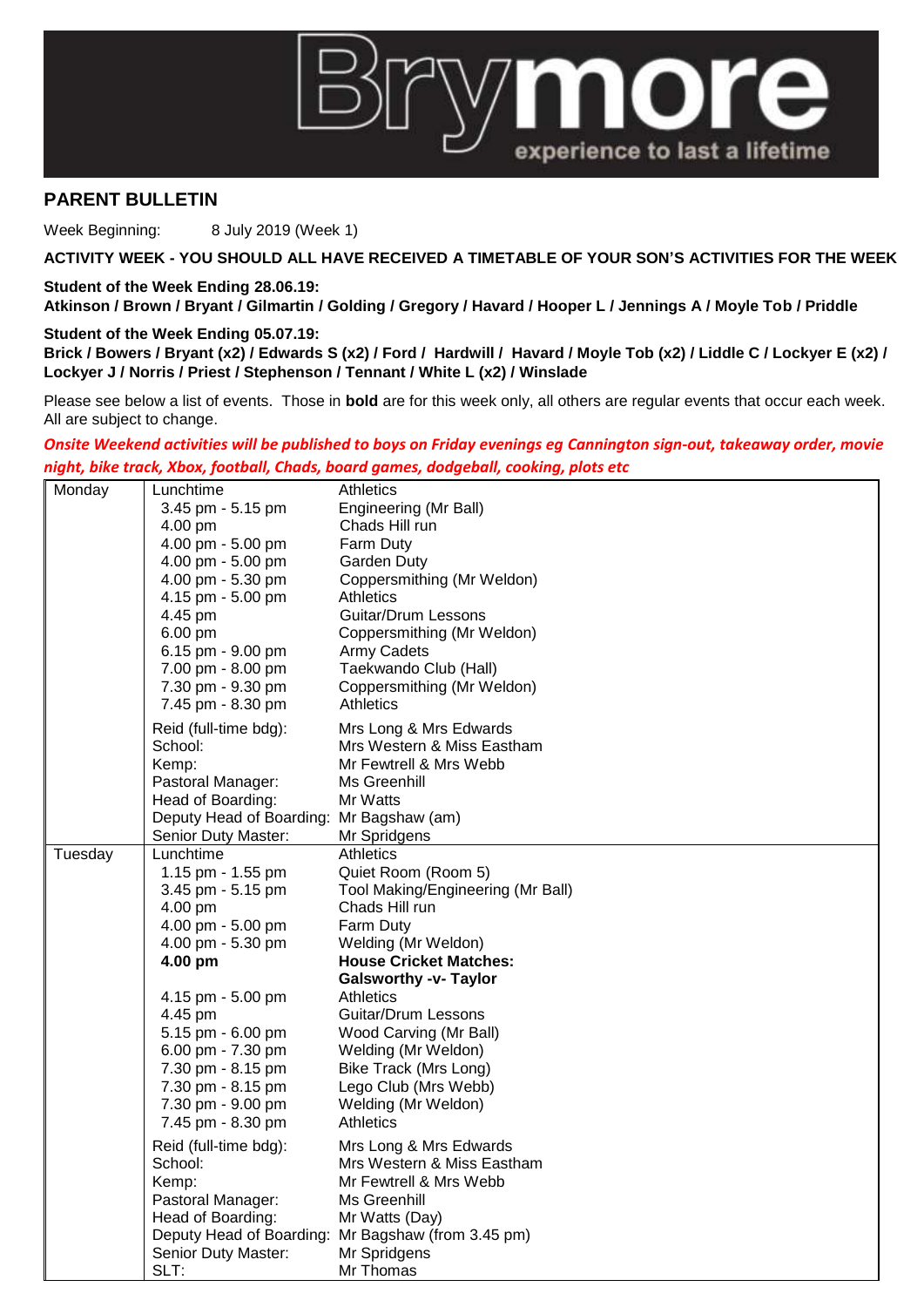|          | 3.45 pm - 5.15 pm<br>4.00 pm<br>4.00 pm - 5.00 pm<br>4.00 pm - 5.00 pm<br>4.00 pm - 5.30 pm<br>4.15 pm - 5.00 pm<br>4.15 pm - 5.00 pm<br>6.00 pm - 7.30 pm<br>7.15 pm - 8.00 pm<br>7.30 pm - 9.00 pm<br>7.45 pm - 8.30 pm                                              | Archery (Mr Ball)<br>Chads Hill run<br>Farm Duty<br>Garden Duty<br>Blacksmithing (Mr Weldon)<br><b>Athletics</b><br>Board Games - School House (Miss Eastham)<br>Blacksmithing (Mr Weldon)<br>Arts & Crafts - Reid House (Mrs Edwards)<br>Blacksmithing (Mr Weldon)<br><b>Athletics</b>                                                                               |
|----------|------------------------------------------------------------------------------------------------------------------------------------------------------------------------------------------------------------------------------------------------------------------------|-----------------------------------------------------------------------------------------------------------------------------------------------------------------------------------------------------------------------------------------------------------------------------------------------------------------------------------------------------------------------|
|          | Reid (full-time bdg):<br>School:<br>Kemp:<br>Pastoral Manager:<br>Head of Boarding:<br>Deputy Head of Boarding:<br>Senior Duty Master:<br><b>SLT Member:</b>                                                                                                           | Mrs Long & Mrs Edwards<br>Mrs Western & Miss Eastham<br>Mr Bagshaw & Mrs Webb<br>Ms Greenhill<br>Mr Watts<br>Mr Bagshaw (overnight duty)<br>Mr Spridgens                                                                                                                                                                                                              |
| Thursday | Lunchtime<br>1.15 pm - 1.55 pm<br>3.45 pm - 5.15 pm<br>4.00 pm<br>4.00 pm - 4.45 pm<br>4.00 pm - 5.00 pm<br>4.00 pm - 5.00 pm<br>4.00 pm - 5.00 pm<br>4.00 pm<br>4.15 pm - 5.45 pm<br>4.15 pm - 5.00 pm<br>6.15 pm - 9.00 pm<br>7.30 pm - 8.00 pm<br>7.45 pm - 8.30 pm | Mr Winter<br><b>Athletics</b><br>Quiet Room (Room 5)<br>Woodwork (Mr Ball)<br>Chads Hill run<br><b>RC Racing Cars Club</b><br>Farm Duty<br>Garden Duty<br>Cooking Club (Mrs Western)<br><b>House Cricket Matches:</b><br><b>Winner from Tuesday -v- Walker</b><br>Bike Track (TBC)<br>Athletics<br>Army Cadets<br>Basketball - MUGA (Mr Fewtrell)<br><b>Athletics</b> |
|          | Reid (full-time bdg):<br>School:<br>Kemp:<br>Pastoral Manager:<br><b>Activities Tutor:</b><br>Duty Master:<br>Head of Boarding:<br>Deputy Head of Boarding:<br>Senior Duty Master:<br><b>SLT Member:</b>                                                               | Mrs Long & Mrs Edwards<br>Mrs Western & Miss Eastham<br>Mr Fewtrell & Mrs Webb<br>Ms Greenhill (Phased return)<br>Mr Blake<br>Mr Ashton<br>Mr Watts<br>Mr Bagshaw<br>Mr Spridgens<br>Mrs Davis                                                                                                                                                                        |
| Friday   | Lunchtime<br>1.15 pm - 1.55 pm<br>2.00 pm - 3.45 pm<br>3.45 pm - 4.45 pm<br>4.00 pm<br>4.00 pm - 5.00 pm<br>4.00 pm - 5.00 pm<br>4.00 pm<br>4.00 pm<br>4.00 pm - 5.00 pm                                                                                               | Athletics<br>Quiet Room (Room 5)<br>Year 11 Study Club<br>X-Box Freeplay - Reid House<br>Chads Hill run<br>Farm Duty<br>Garden Duty<br><b>Prep (Optional)</b><br><b>Senior Staff Detention:</b><br>Students will be informed beforehand if it applies to them<br>Weekly Pool Competition with prizes - Kemp House                                                     |
|          | Reid (full-time bdg):<br>School:<br>Kemp:<br>Pastoral Manager:<br><b>Activities Tutor:</b><br>Head of Boarding:                                                                                                                                                        | Mrs Long<br>Mrs Western & Miss Eastham<br>Mr Fewtrell & Mrs Webb<br>Ms Greenhill (on call overnight)<br>Mr Blake (on call overnight)<br>Mr Watts                                                                                                                                                                                                                      |

Wednesday | 1.15 pm - 1.55 pm Quiet Room (Room 5)

Deputy Head of Boarding: Mr Bagshaw Senior Duty Master: Mr Spridgens